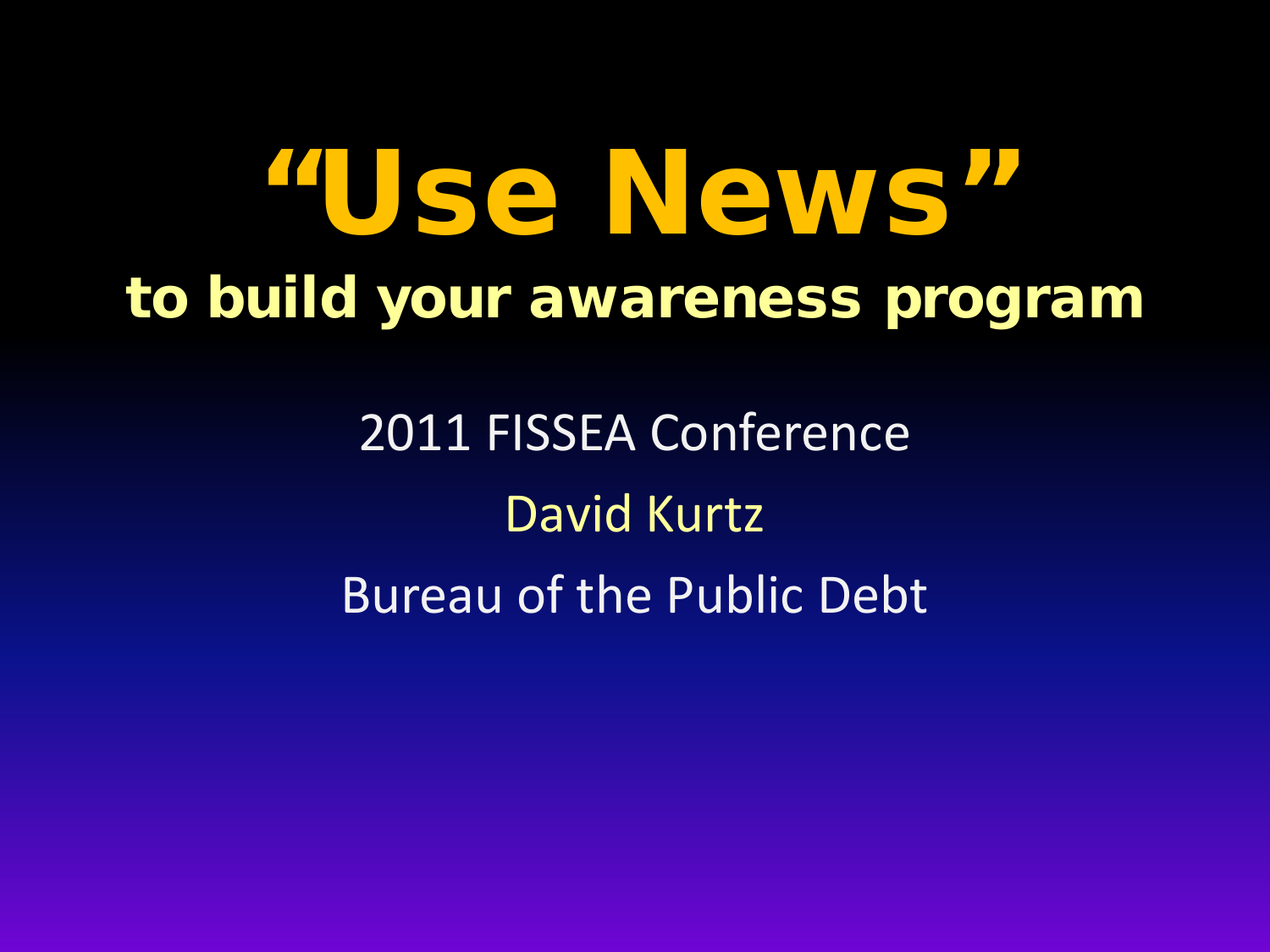# Public Debt's Program

- Orientation, End User class, annual DoD tutorial
- Not just once a year multiple conveyances
- Emphasis on real news and lessons learned
- FrontLine Newsletter (quarterly)
- ISSR Newsletter (monthly)
- Monthly Security Reminders on intranet
- In-house magazine (Security Spotlight column)
- [Even some posters come from real stories]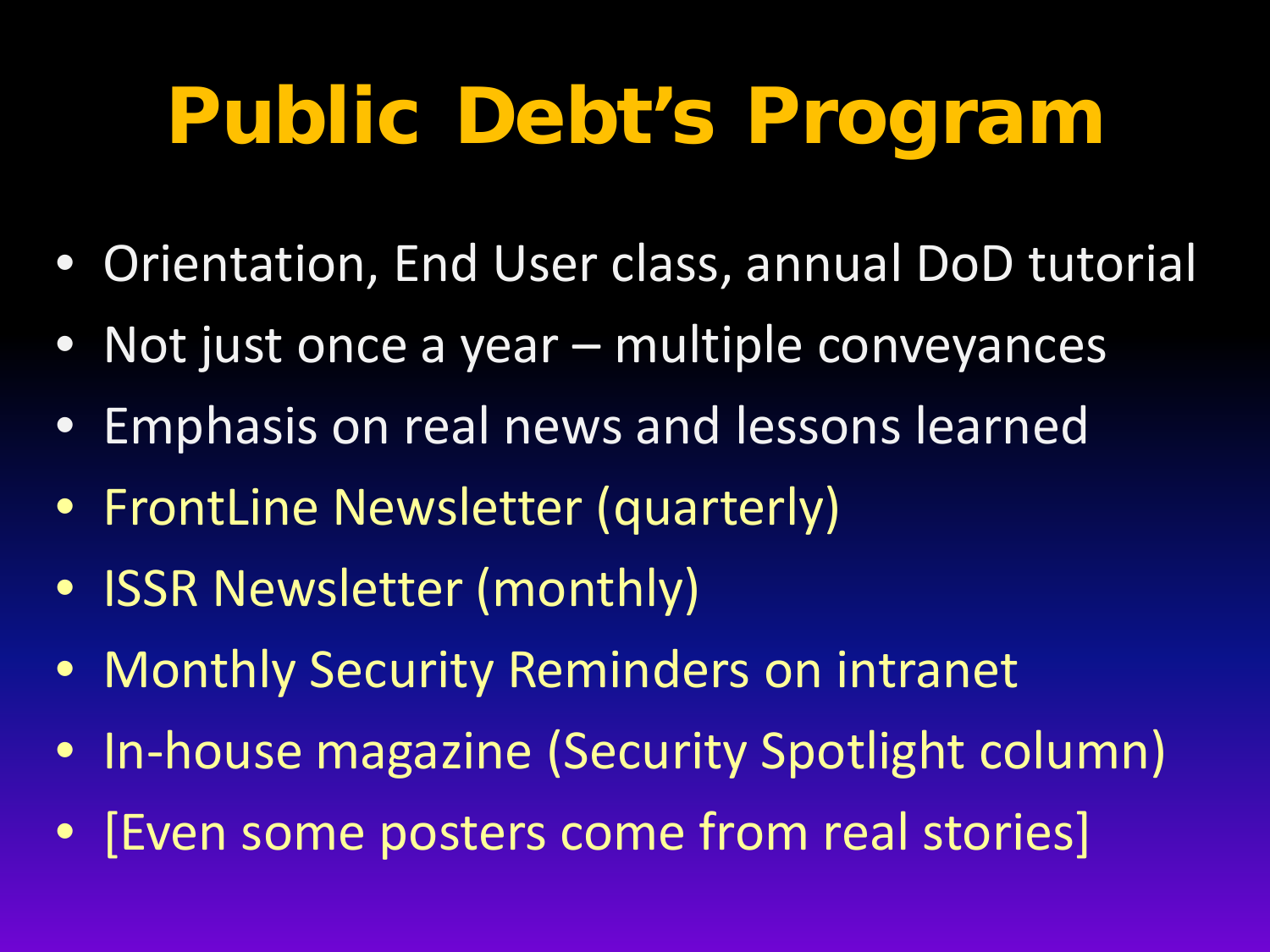## FrontLine Newsletter

- Computer Security Institute (www.GoCSI.com)
- Quarterly four-page newsletter (since the '90s)
- Good articles cover all major security topics
- Because of external source, it may have an aura as an accredited expert telling us what to know
- Sent to all employees (now through TLMS)
- Last page always contains local information
- Annual subscription costs \$1,860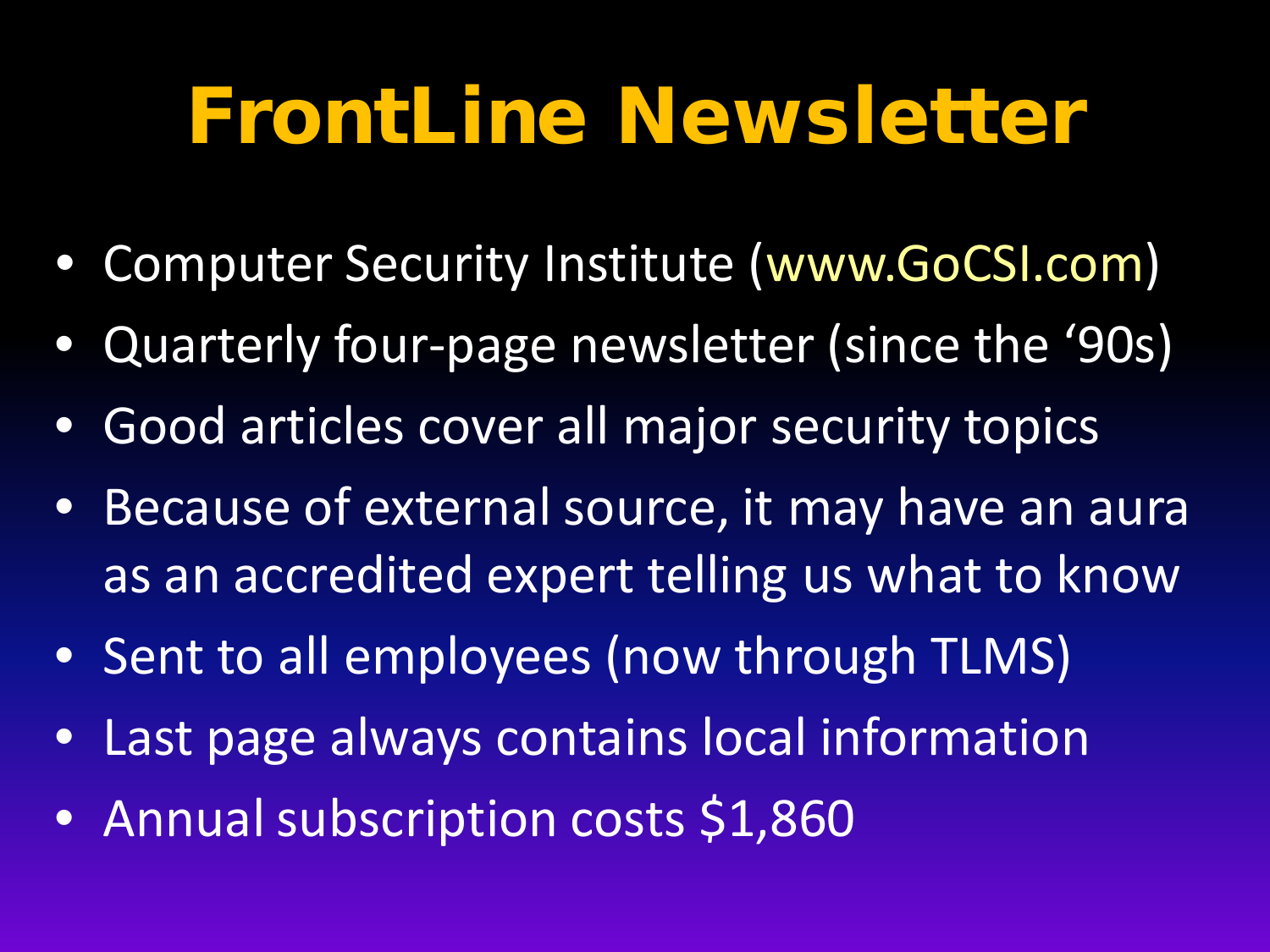## ISSR Newsletter

- Distributed monthly to all ISSRs, who forward to everyone in their areas (can customize)
- Simple text e-mail of about 1200-1500 words
- Always starts with teaser for Monthly Security Reminder, followed by a review of one item from the IT Rules of Behavior
- Contains a variety of news items, both from internal and external sources
- http://csrc.nist.gov/organizations/fissea/newsl etters/2008/FISSEA-June2008\_Newsletter.pdf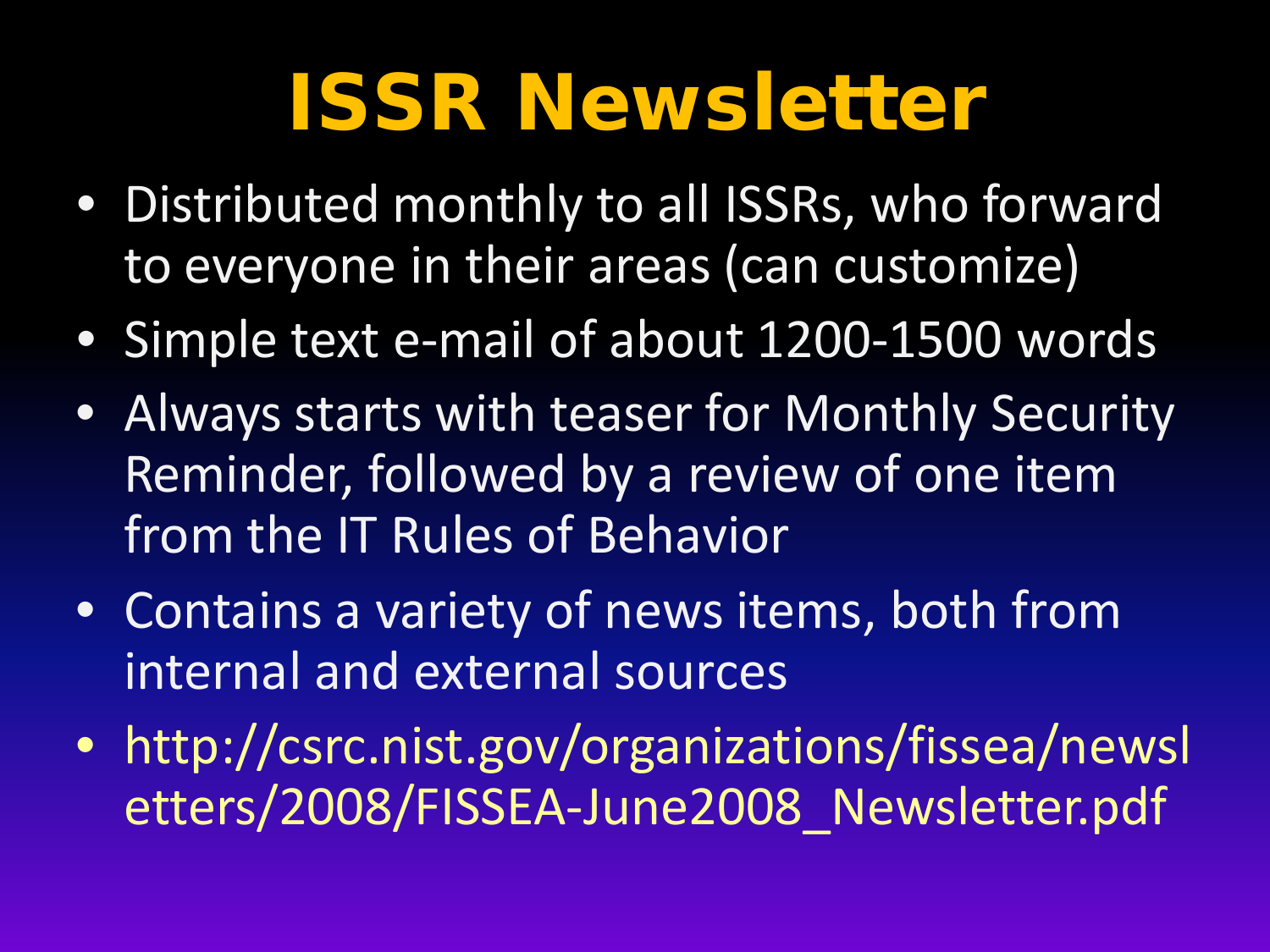## Monthly Security Reminders

- Appear prominently on intranet home page
- Longer than typically used in the ISSR Newsletter (released the same day)
- Added to "The Security Zone" archive
- Easier to incorporate screen shots or other color graphics (e.g., pictures of ATM skimmers)
- Often with intriguing titles to arouse curiosity (*Take a peek at a leak; Trash talkin'; Men are better than women?; Flashing; Three heroes*)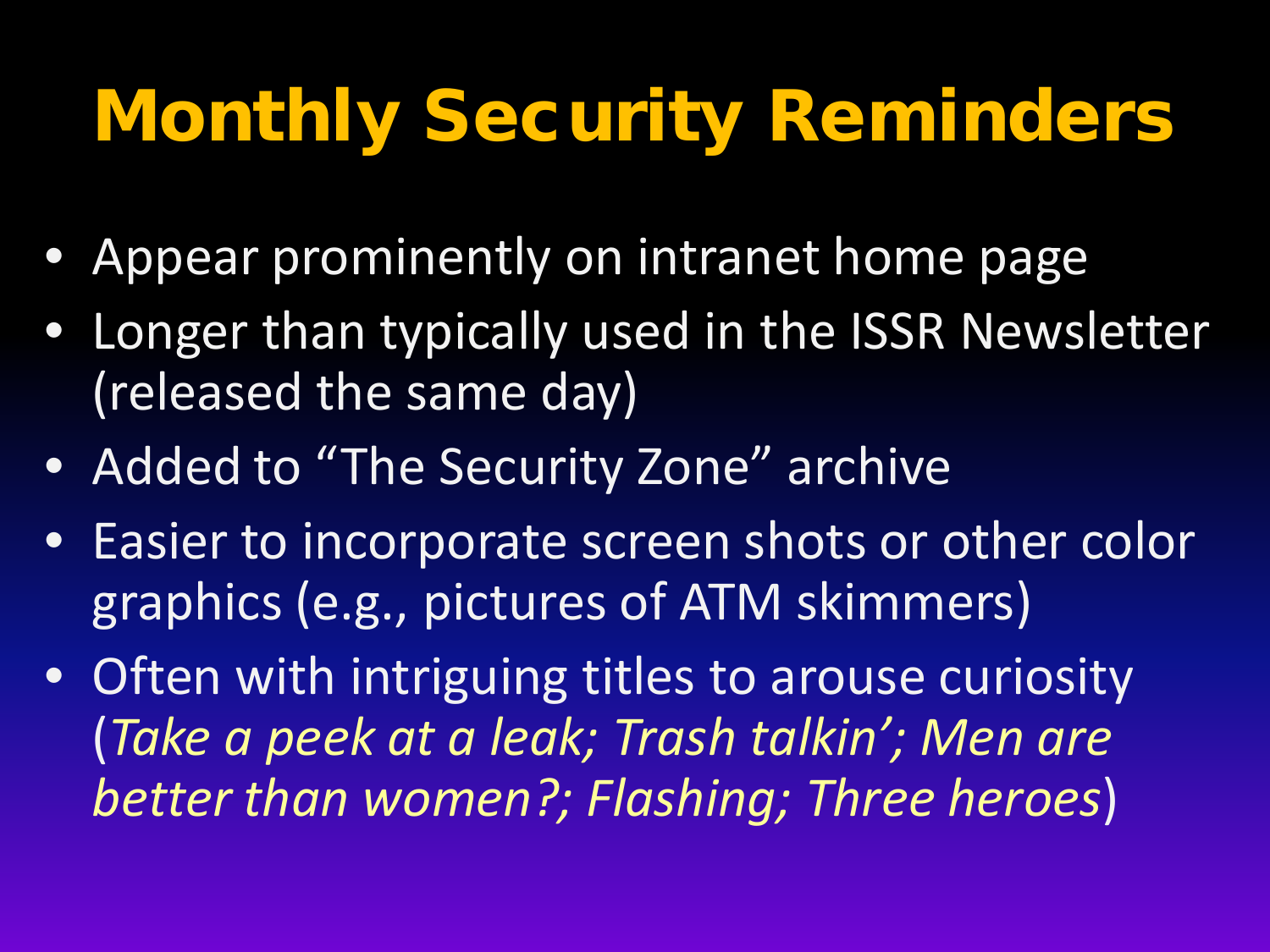# Security Spotlight

- "Of Interest" is Public Debt's official quarterly newsletter
- Sent to all employees, plus some retirees
- Joint effort with Physical Security (split load)
- Longer articles (~500 words) sometimes with good tips for home users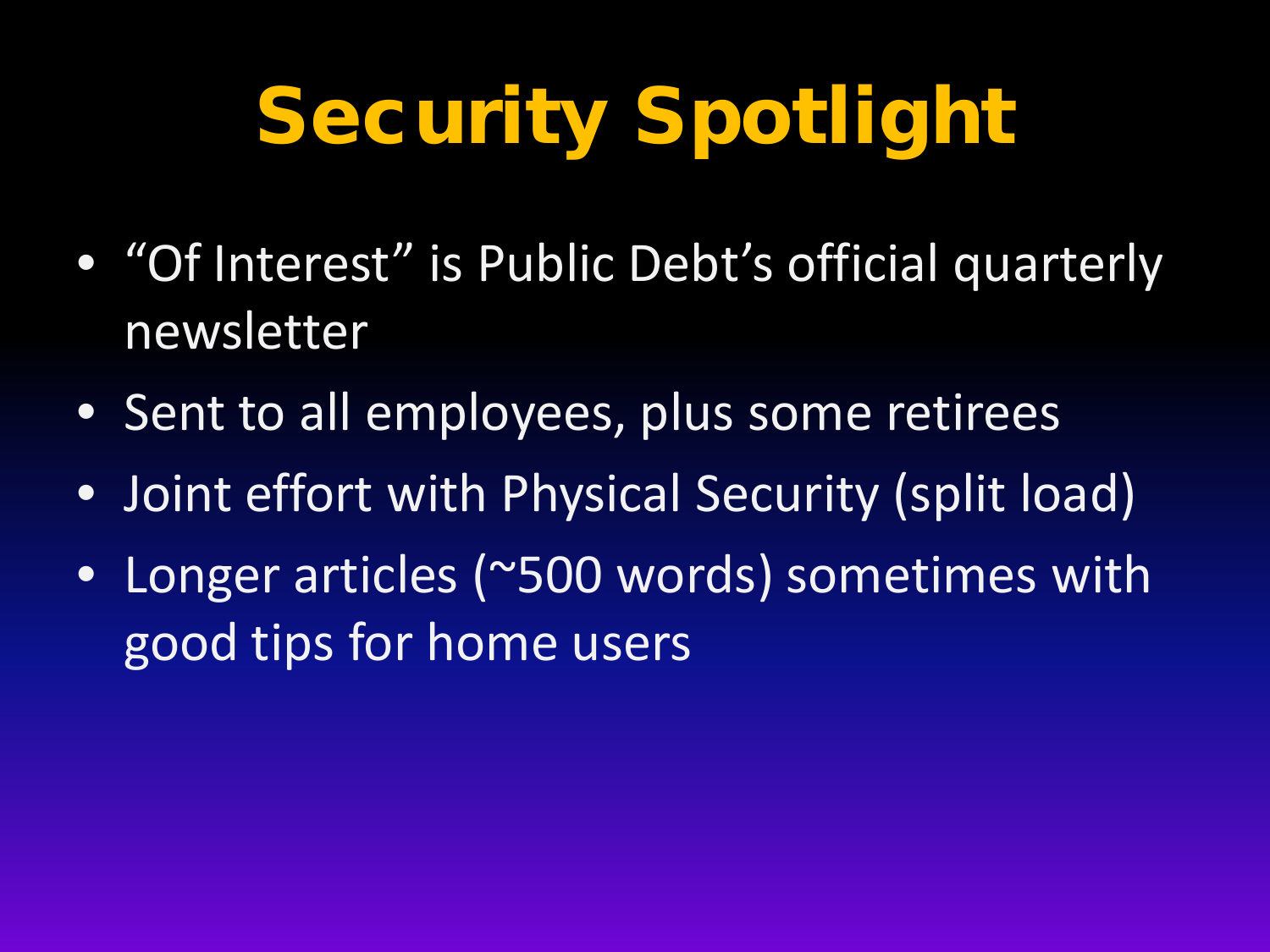How do you come up with enough content for all these publications?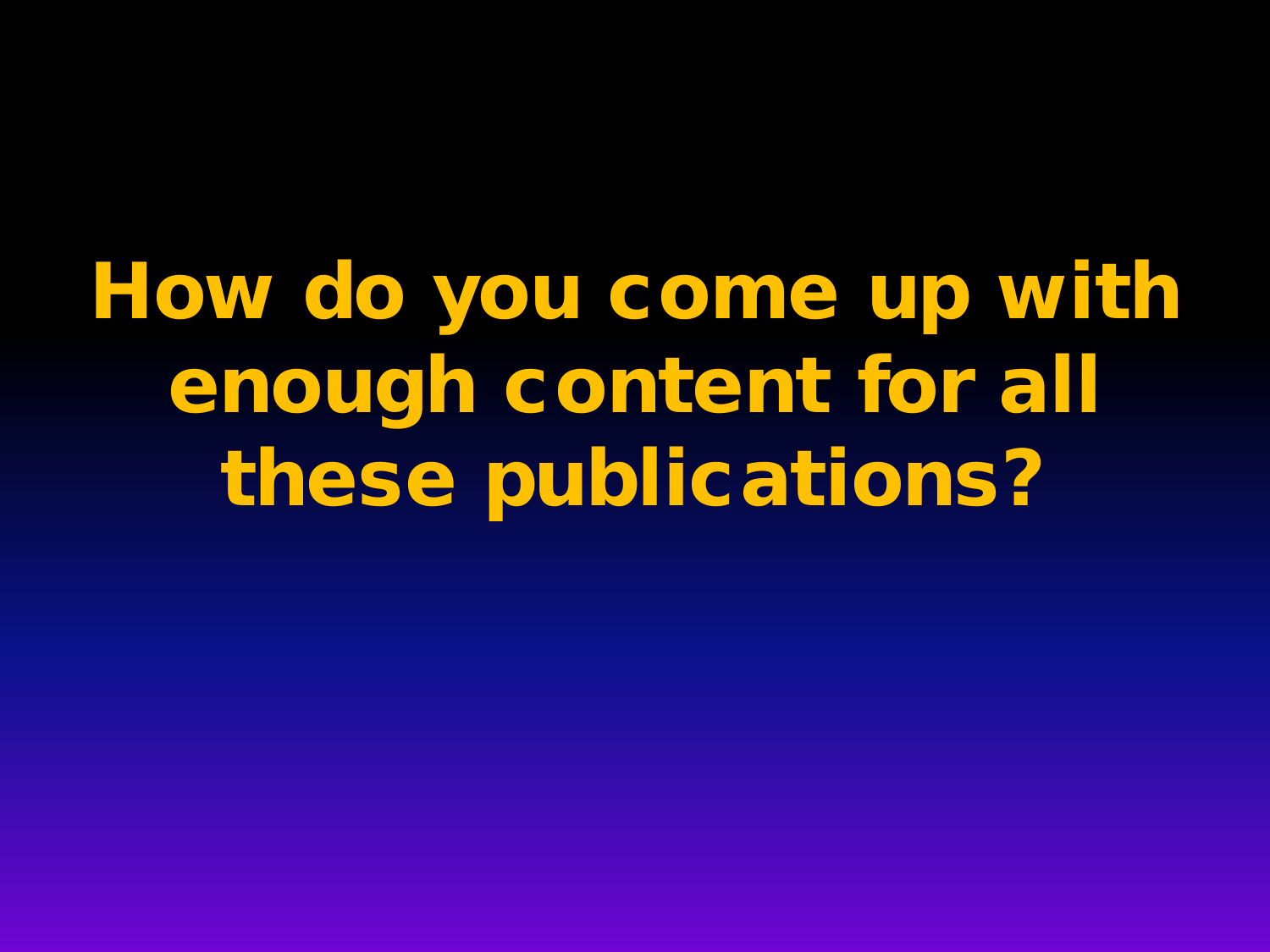# Get Connected!

#### Establish relationships with

- PC Support
- E-mail Admins
- Helpdesk
- Other Technical Gurus (including Pen Testers)
- Disaster Recovery
- Physical Security
- Procurement & Travel Credit Cards
- $-$  HR
- Janitors
- FISSEA (*lots of ideas have been stolen here*)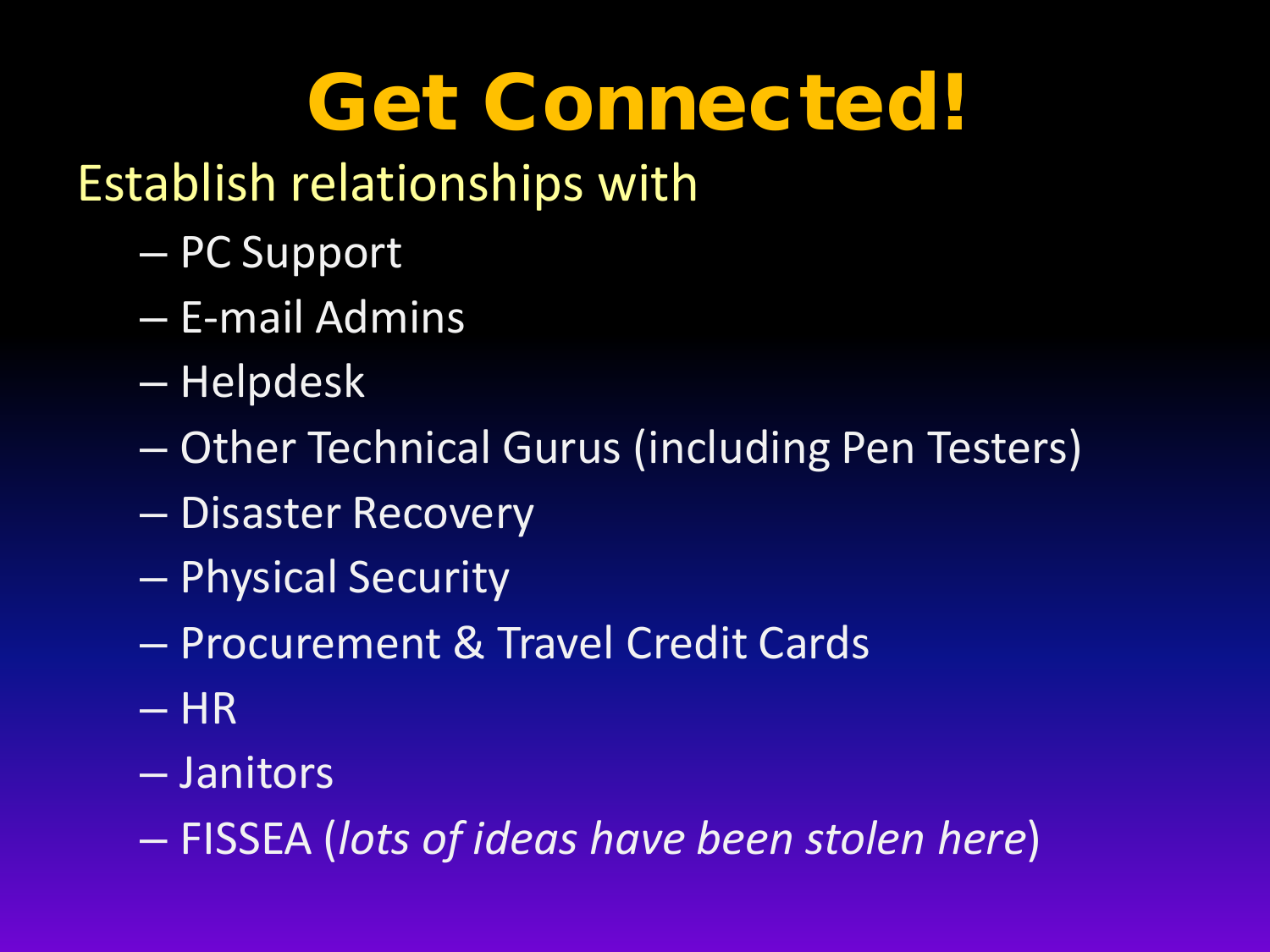CSIRC

Computer Security Incident Response Capability (CSIRC) required by NIST

- Reacts and investigates all incidents, and submits reports to Treasury
- Handles anything from a lost Blackberry to a major breach
- CSIRC reports provide excellent learning opportunities to avoid future incidents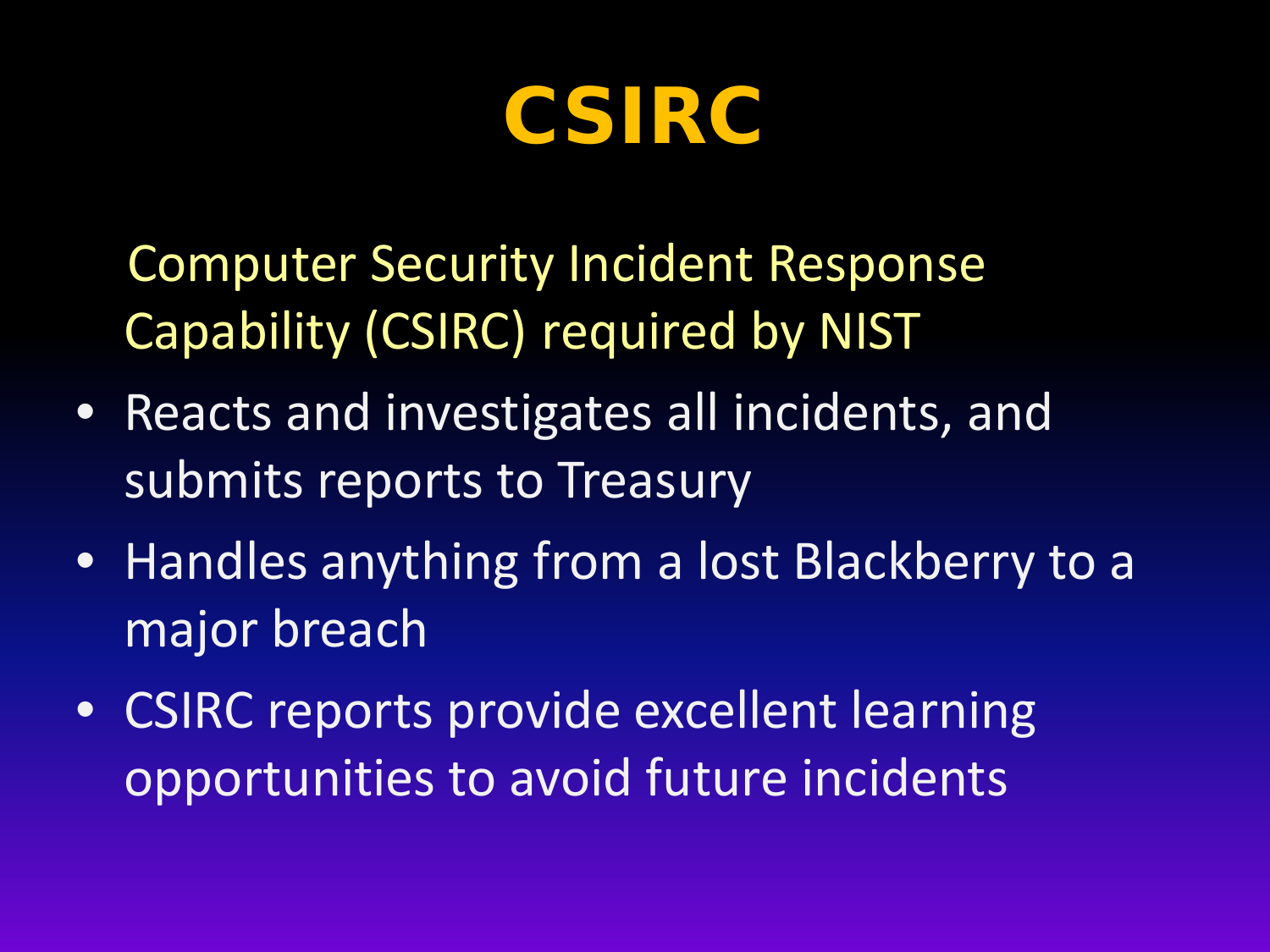# Virus Victims

[An alert is sent whenever malware is discovered, so get put on the list to get this notification]

- Standard letter sent to all virus victims (cc: to ISSR)
- Emphasizes learning from each other
- Provides links to previous victim stories
- Offers anonymity in the newsletter
- Encourages further training
- Not a disciplinary letter and no required response
- Provides some incentive to avoid becoming another virus victim story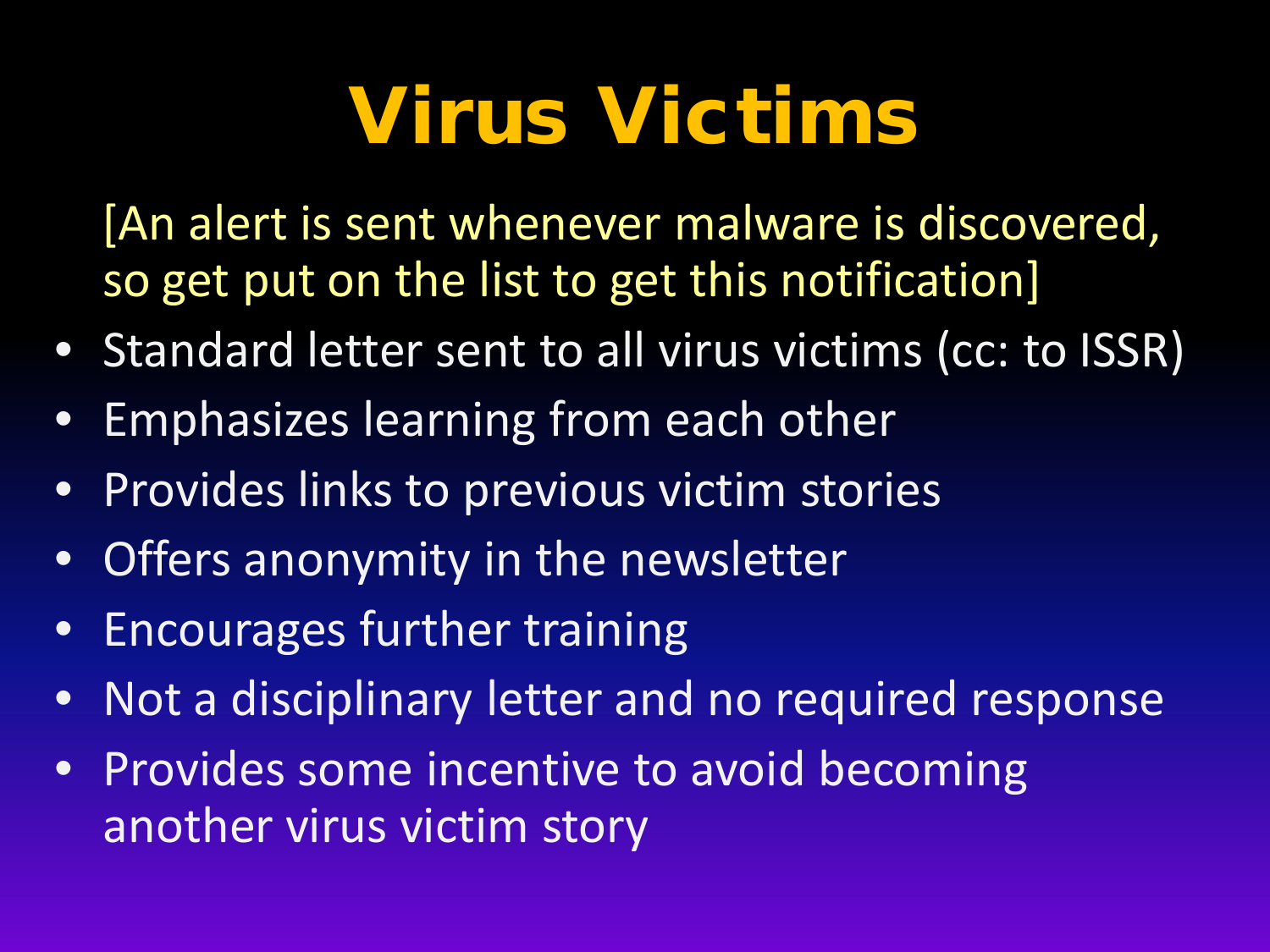### Pastwords

- Articles on password strategies from retirees
- Notified by HR prior to departure
- Standardized letter sent encouraging them to share how they created passwords
- The retiree is not named
- Provides creative insights into password strategies of coworkers, which hopefully translates into more robust passwords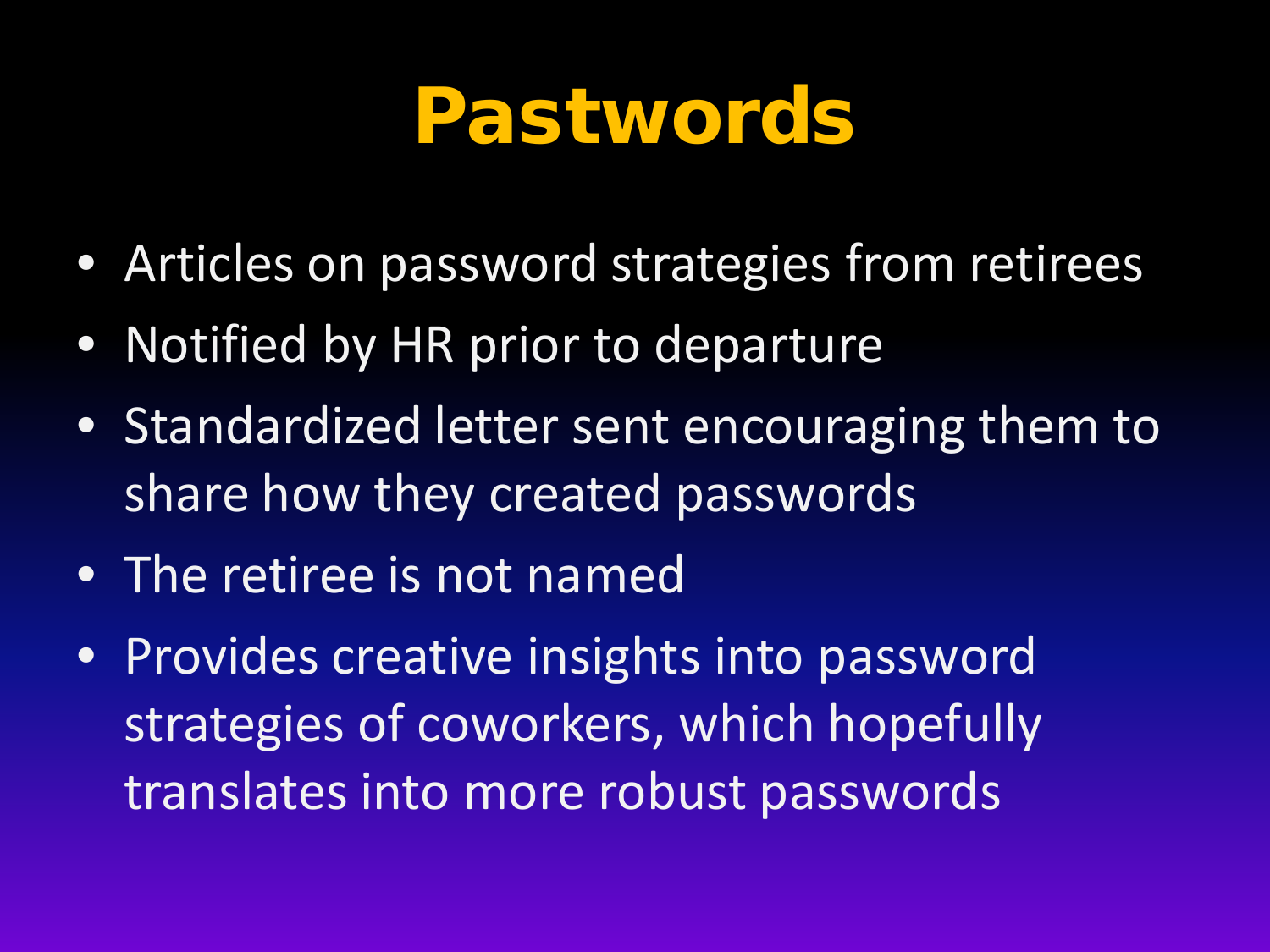# RoB & History

- One regular feature we include is to review a selection from our Rules of Behavior
- Another source for stories is your agency's own history
- Refer back to previous articles by creating an archive of prior publications on your intranet, and then tie current events into past situations





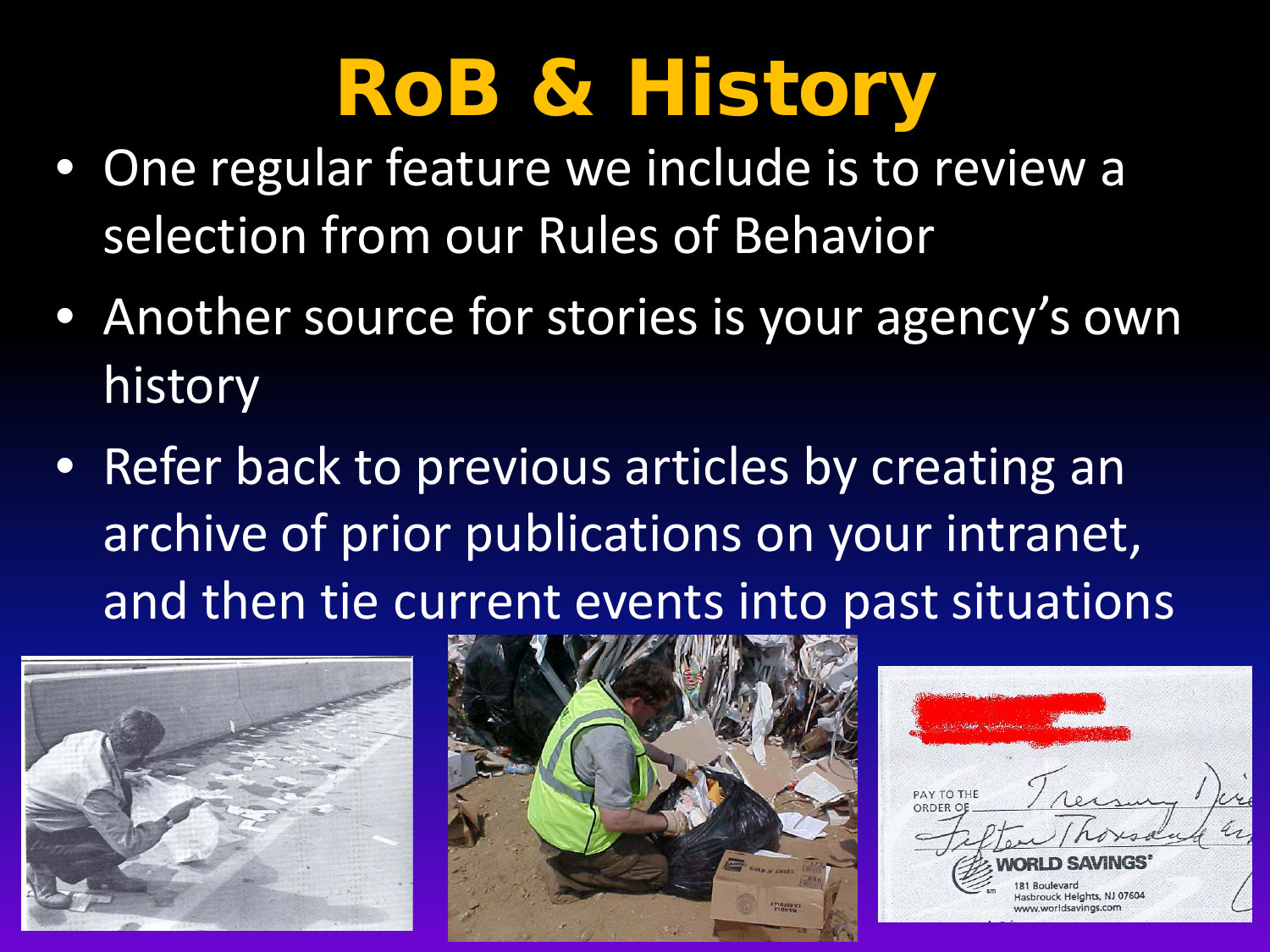## Feedback Loop

- Be sure to provide a way for employees to contact you to provide story ideas
- Actively seek internal stories, because they are the most interesting, and help to lead to more story ideas (including stories from home)
- Another way to promote readership is to hide rewards within the text of the article (*the first 100 employees who read this get a gold coin*)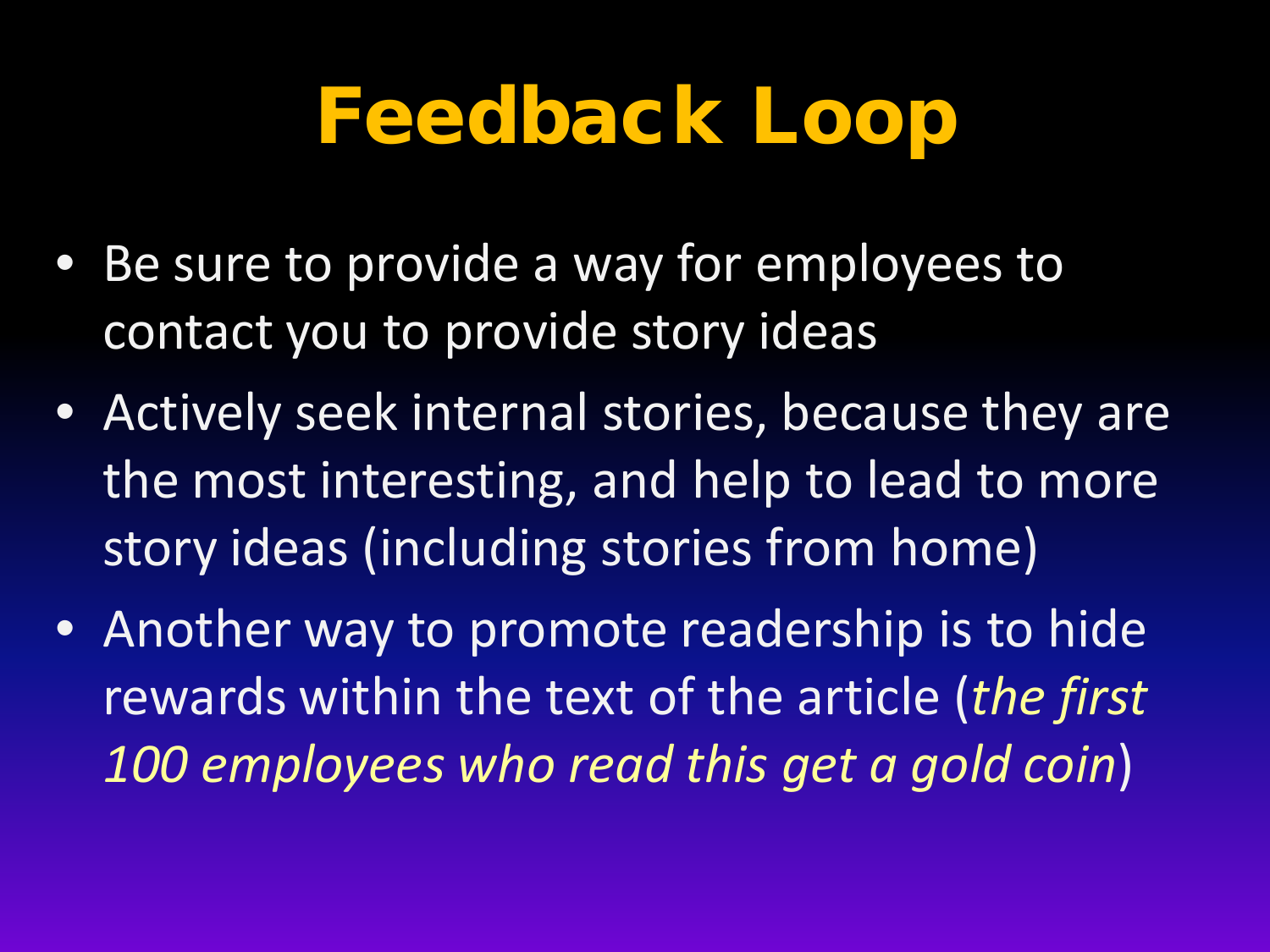## State Dept. Awareness

- Thrice weekly newsletter entitled "In Case You Missed It" covering security issues
- Includes a brief summary, plus links for more information
- For your free subscription, send a request from a .gov or .mil account with the subject line "Subscribe" to awareness@state.gov
- Excellent source of potential news stories *[If there aren't enough lessons to be learned from your own place, use someone else's lessons!]*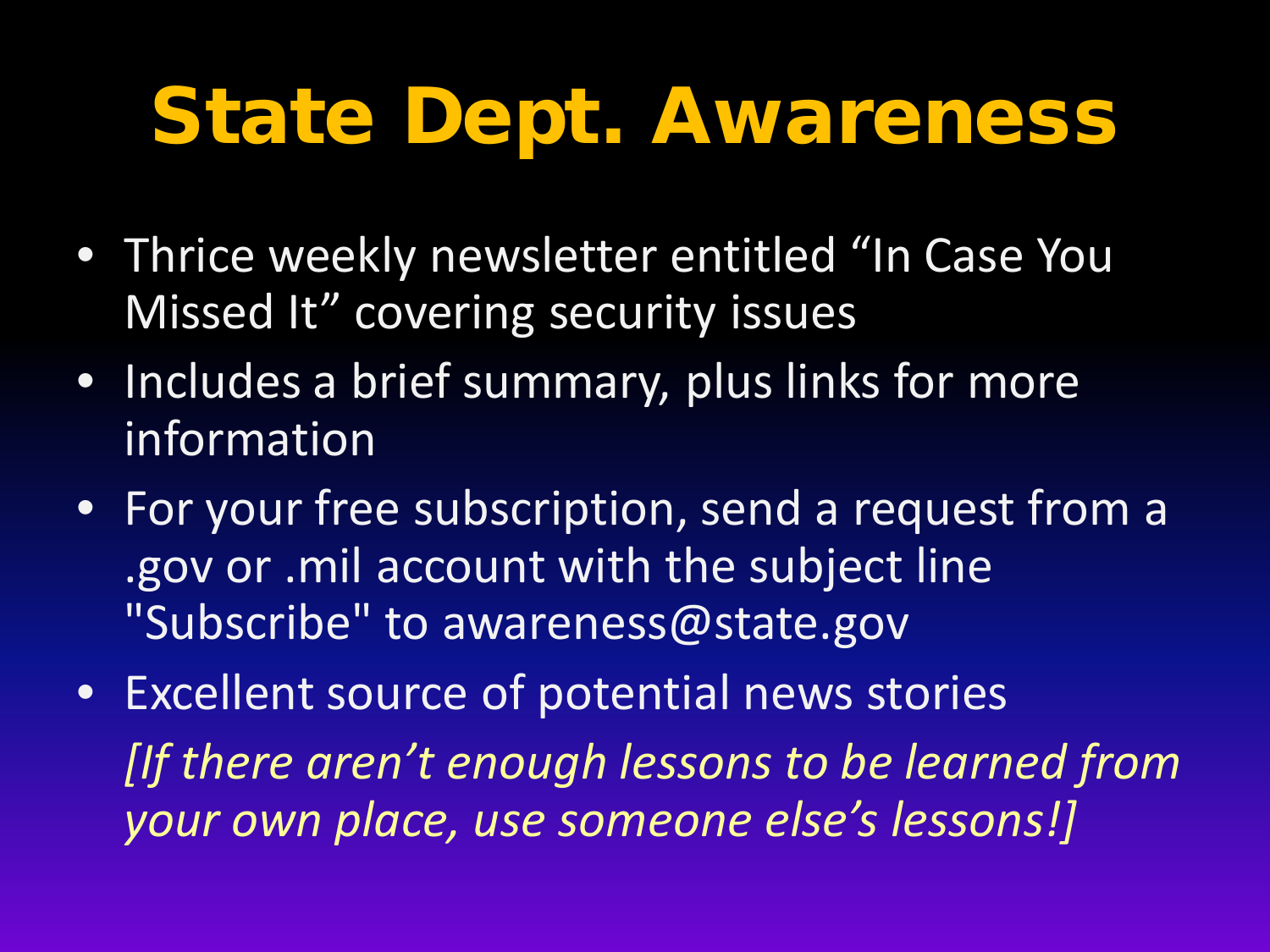# Other Useful Sources

This is a partial list of potential newsletter article sources (but not an official endorsement):

- www.sans.org Ouch & NewsBites newsletters
- http://nakedsecurity.sophos.com/
- http://krebsonsecurity.com/
- http://www.schneier.com/
- http://www.wired.com/threatlevel/
- http://blogs.pcmag.com/securitywatch/
- http://blog.trendmicro.com/
- Plus many, many more!